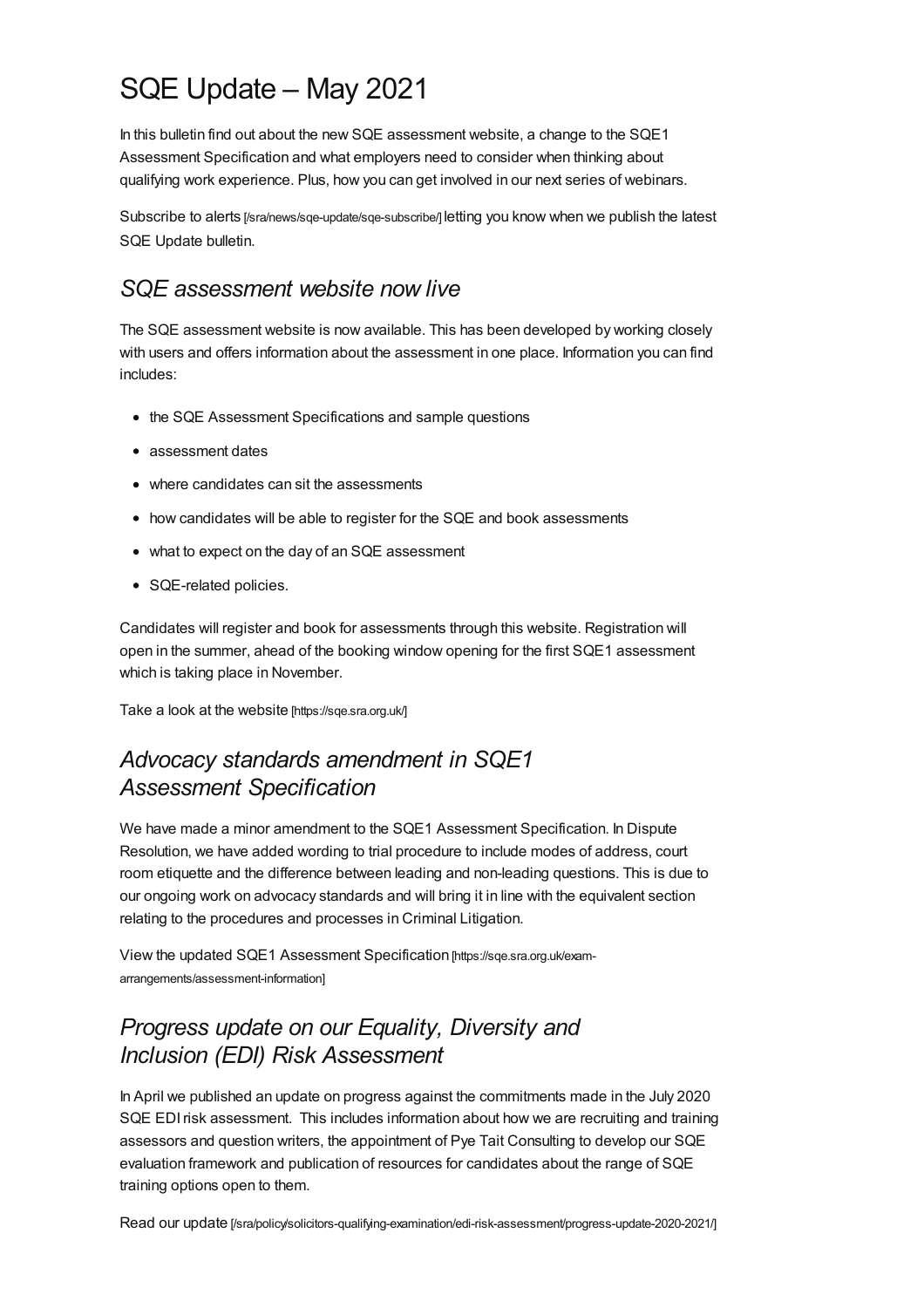## *Qualifying work experience – what employers need to consider*

We have published information for law firms and other qualifying work experience (QWE) providers on what to consider when thinking about their QWE approach. For example:

- Who in your organisation will confirm QWE would it be each supervising solicitor or one in a more central role, such as the COLP?
- Do your current systems or processes already help the individual confirming QWE to check what a candidate has done?
- Who in your organisation will deal with requests from previous employees to confirm their QWE?

Take a look to learn more [\[/become-solicitor/sqe/qualifying-work-experience-employers/organisation-approach](https://www.sra.org.uk/become-solicitor/sqe/qualifying-work-experience-employers/organisation-approach-qualifying-work-experience/)qualifying-work-experience/]

# *#SQEready – what employers are doing*

We're showcasing how law firms and other organisations are getting ready for the SQE. Our latest case studies are now live and feature the BBC, the City Consortium of law firms and KPMG.

Read more [\[/sra/news/sqe-update/sqe-ready-case-study/\]](https://www.sra.org.uk/sra/news/sqe-update/sqe-ready-case-study/)

If you are interested in getting involved in #SQEready, get in touch [\[https://form.sra.org.uk/s3/SQEready\]](https://form.sra.org.uk/s3/SQEready) .

# *Get involved*

#### *Live webinars*

*SQE assessments - practical information for training providers and employers*

When: 11.00 on 17 May

What: Get all the latest information on the SQE to further help training providers and employers prepare for its September introduction. Find out about the new SQE website, assessment booking process and assessment timings

Who: Benedict Fisher, Director of Communications, SRA (Chair), Julie Brannan, Director of Education and Training, SRA, Yiannis Chrysanthou, Head of Stakeholder Engagement, Kaplan and Zoe Robinson, Director of Learning and Qualifications, Kaplan

Book now[\[https://events.sra.org.uk/sra/528/home\]](https://events.sra.org.uk/sra/528/home)

*SQE assessments – practical information for candidates*

When: 14.30 on 17 May 2021

What: Targeted at aspiring solicitors, get the facts ahead of its September introduction. Learn about the SQE registration and booking process, assessment timings and what to expect on the day

Who: Benedict Fisher, Director of Communications, SRA (Chair), Julie Brannan, Director of Education and Training and SRA, Yiannis Chrysanthou, Head of Stakeholder Engagement,